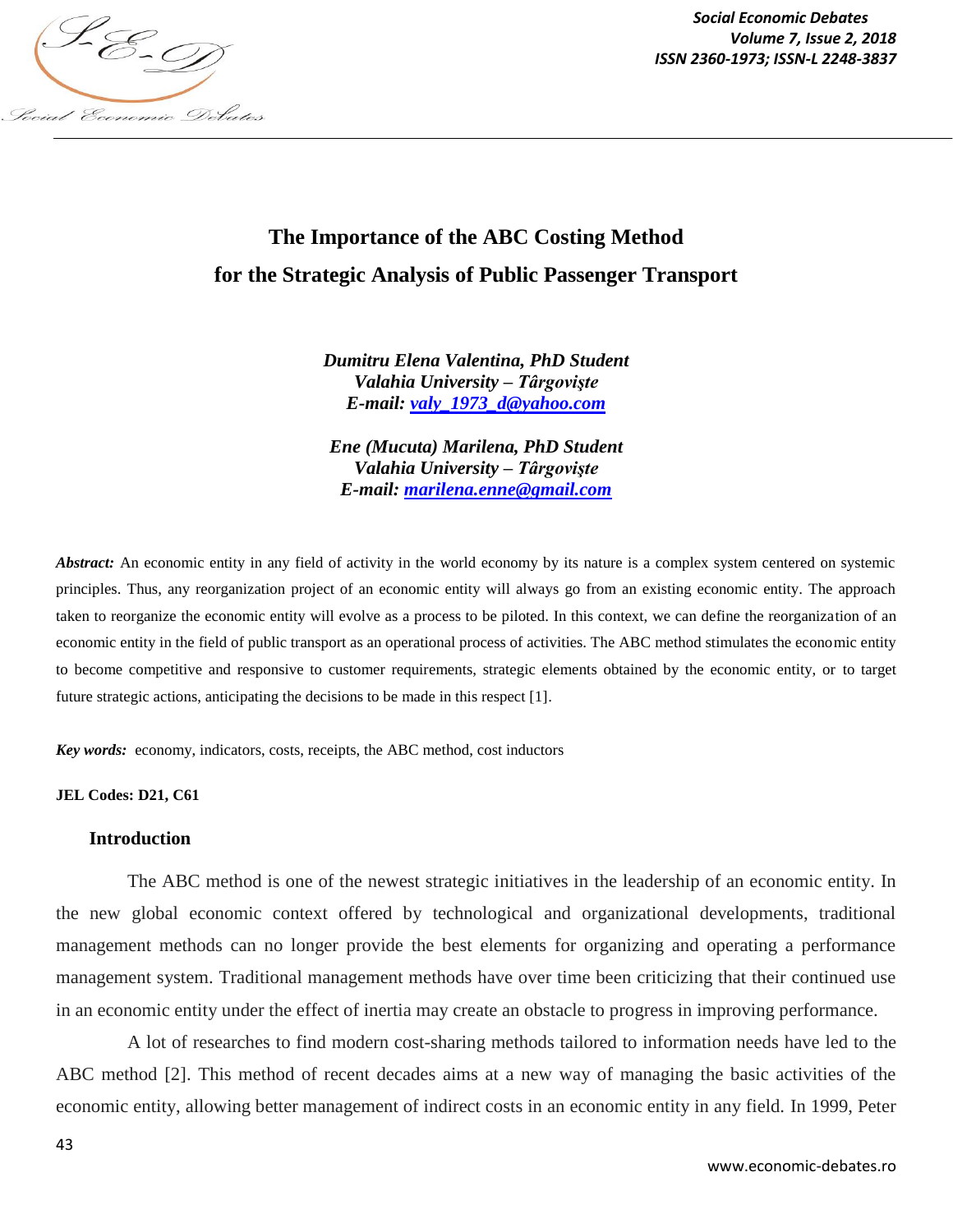

Druker explains in the paper "The Challenges of the 21st Century Management" that traditional calculation methods create distortions and affect the validity of the results obtained in an economic service entity. The costing method ABC supports traditional methods by directing management accounting to streamline indirect spending on activities. In an economic entity, the attention of finance management is directed to cost-generating activities, determining how resources and costs are affected [2]

## **The contribution of the ABC method to the economic entities of public transport of persons**

Currently, modern costing methods are applied in advanced economic entities and require a strong management involvement in making economic decisions to improve activity and reduce costs. According to the ABC method, both operational staff and workers in the functional entities of the economic entity, are required to be involved in decision-making based on experience and practical skills [3]. The progress made in improving the production process has determined the traditionalist aspects of costing. In this respect, it was sought to improve the costing techniques by adapting some costing methods appropriate to the production process technology

The priority of the decision-maker is to control the economic operations on the costs and, implicitly, on the activity sectors. It is important that managers at all levels of the hierarchical pyramid follow the service offered on the market throughout their life within the economic entity. In order to increase the performance of the service, continuous work needs to be pursued. In an economic environment characterized by a large number of economic entities in the public transport of people, the ABC method provides an important contribution to complementing traditional costing methods [4].

### **Cost reduction - a prerequisite for increasing the performance of the economic entity of public transport**

From an economic point of view, economic entities of public transport of people seek the use of advanced costing methods and strategic analysis to achieve remarkable performance. In this context, the economic entities in the field of public transport of people, adapt their economic evolution, constantly changing their main objectives and strategy. These changes led to the adaptation of cost allocation management tools, aiming to increase the performance of the economic entity. In order to meet the essential cost reduction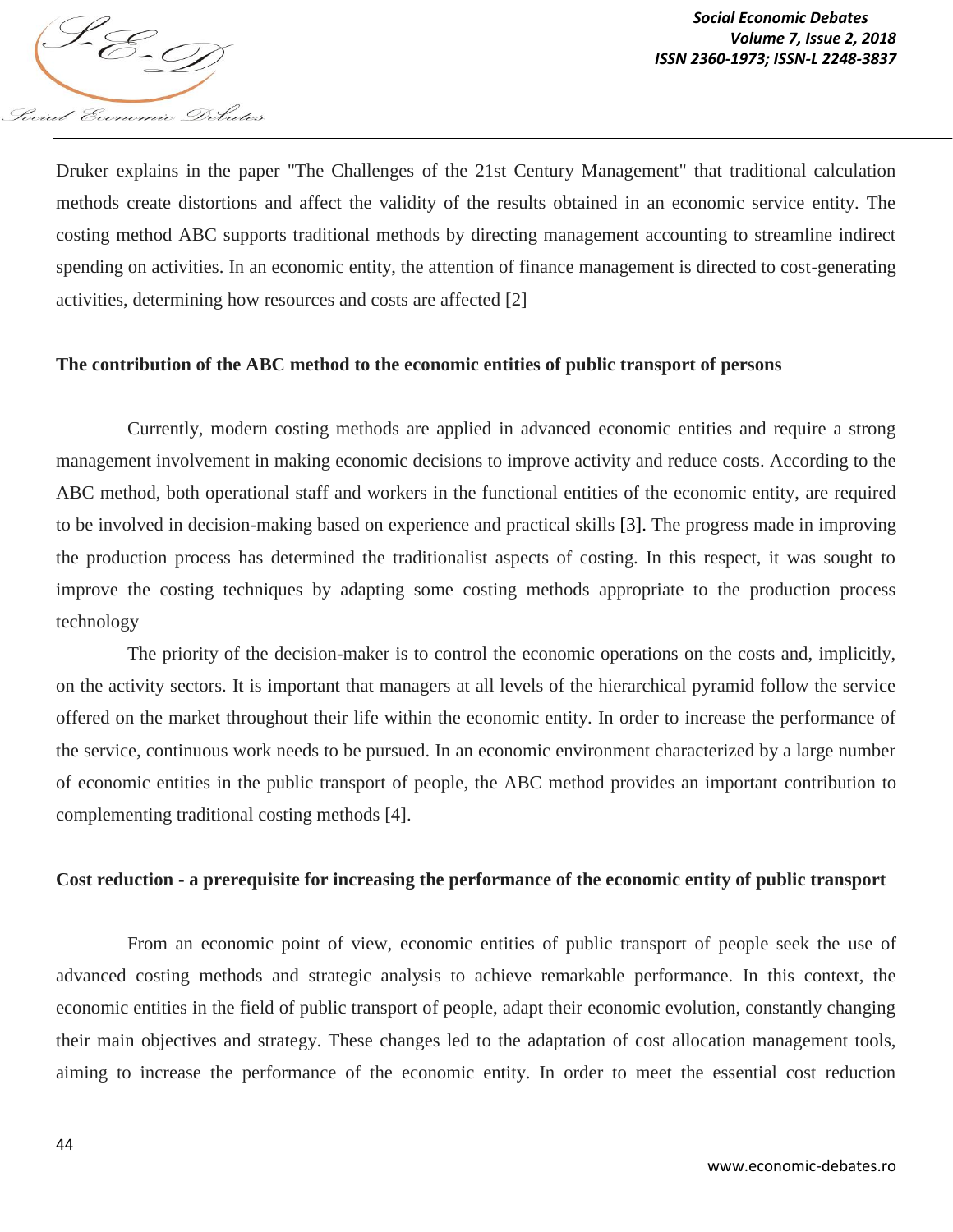

condition for increasing the performance of the public transport economic entity, the mechanism of the determining factors must be ensured, these [5]:

- The limited nature of the raw materials, materials, human and energy resources includes the reduction of production costs and material expenses, because in the process of activity of an economic entity a special role apart from the process of allocating and combining the raw materials resources , human and energy, it deals with the problem of their consumption, so it is important for each economic entity to calculate production costs and material expenses
- Labor productivity is one of the most important economic factors that influences the level of costs, as this is the ratio of production to work and the effect of labor productivity is measured by the final product (useful or unnecessary). The increase in labor productivity significantly influences the costs, both by the relative decrease of the salary expenditures and by their absolute reduction in the cost per product
- The client, represents the main objective of the new projects for the reorganization of the economic entities in the field of public transport, which try to answer by the quality of services rendered and acceptable tariffs, to its needs and requirements
- In an economic entity in any field of activity, substantial reduction of production costs is a fundamental option for increasing profitability, maximizing profit, which is the most important source of revenue accumulation. Reducing costs in an economic entity in any field of activity is a complex and complex issue, as the reduction in production costs must not affect the quality of the goods or services offered, which leads to the need to develop the research and design activity
- In an economic entity in any field of activity, substantial reduction of production costs is a fundamental option for increasing profitability, maximizing profit, which is the most important source of revenue accumulation. Reducing costs in an economic entity in any field of activity is a broad and complex issue, as reducing production costs must not affect the quality of goods or services, which leads to the need to develop research and design activity.

Concerning the significant reduction of costs in an economic entity of public transport, it is necessary to take account of the restructuring of the workforce and the activities at the resources of the economic entity; providing good quality services, according to market requirements; real-time bookkeeping through upgraded computerized systems to get a clear picture of costs on a daily basis [6]. It should be borne in mind that it is not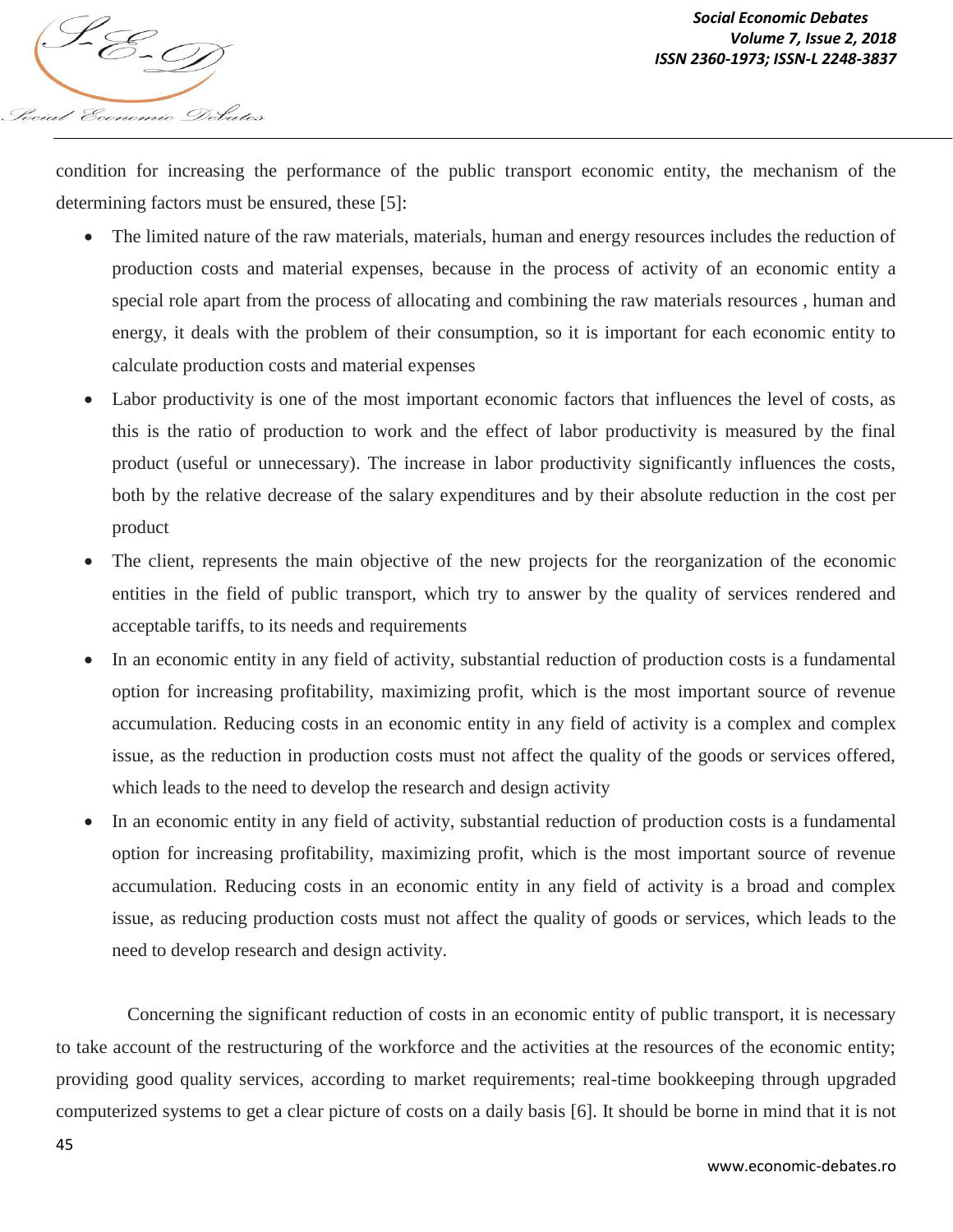

always possible to reduce costs, as there are situations when they may increase for certain periods of time from different causes [7].

## **Conclusions**

The promotion of new calculation methods in the management accounting imposed the need for scientific research on how to manage accounting in economic entities in the field of public transport, as well as the possibility to apply modern methods of costing. The analysis of the way of organizing the accounting in the economic entities of public transport of persons is interesting and also useful as it is possible to identify both the practices of the specialists and the users of the information in this field and their opinion. Costing methods are essential tools for the operational control of resources consumed in the production process of an economic entity in the field of public passenger transport. The fundamental objective of this article is to implement the Activity-Based Costing (ABC) method to identify the usage information and its impact on the performance of economic entities in the field of public transport as follows: • presentation of conceptual approaches regarding the method of calculating ABC costs;

- identifying the calculation methods used in economic entities for transporting people;
- Identify the impact of using costing methods on the performance of the economic entity for transporting people.

In order to argue the necessity of using the ABC method in the field of public transport, we proceeded on the one hand to the elaboration of a theoretical research by substantiating the specialized literature on the management accounting and the classification / ordering of the methods for calculating the costs and on the other hand proceeded to the introduction of a survey based on a questionnaire between quality data collection tools. In the economic entities of transport regardless of size or status (autonomous company or company), the impact of budgetary pressures and diversification of market demand has demonstrated the need for an accounting system for the organization and transmission of descriptive information for decision making strategic. The analysis of cost and revenue sharing methods implies an important role in the managerial decision-making process of increasing performance in an economic entity of public transport.